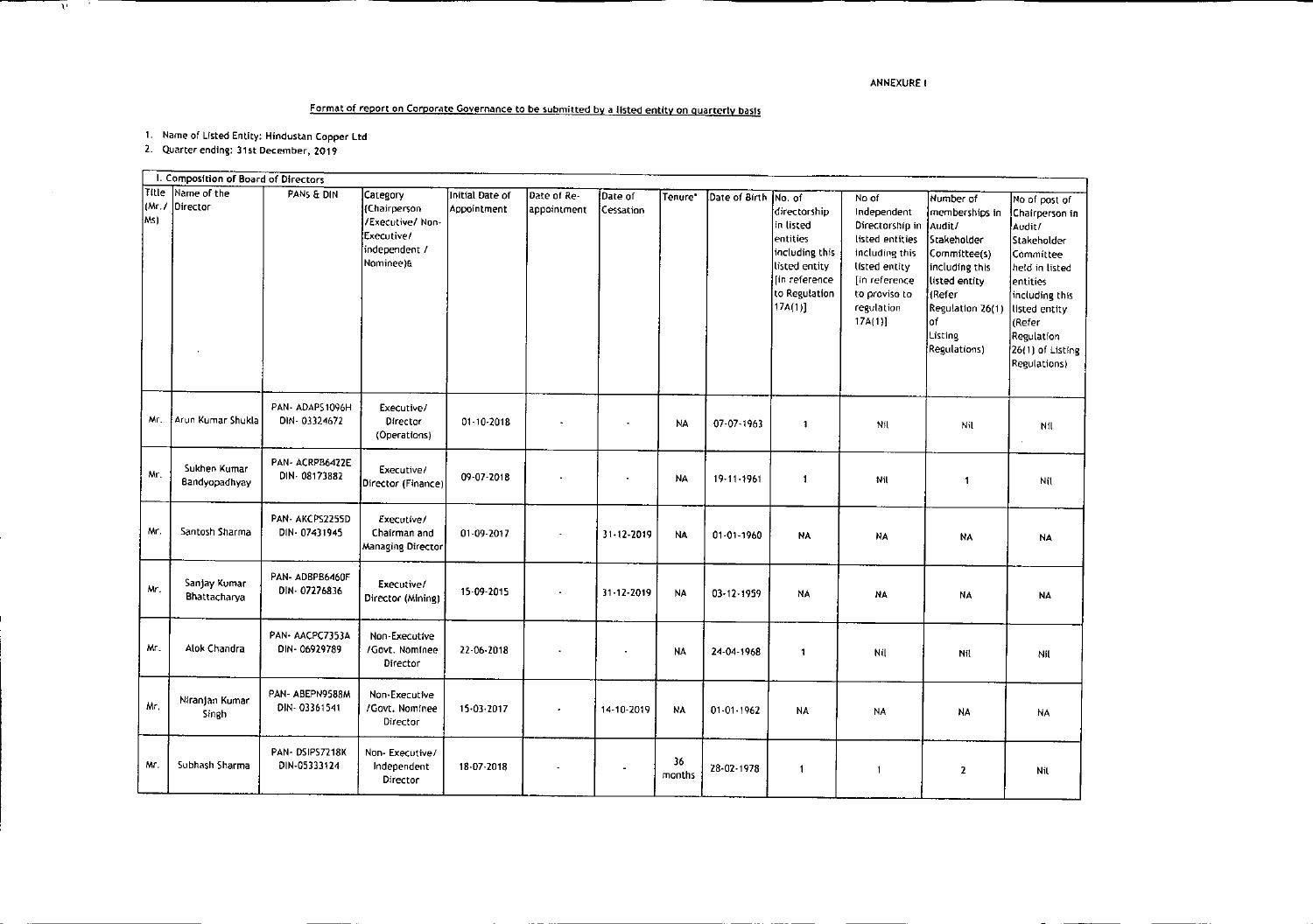| Mr.  | R Kalyansundaram              | PAN-AHWPK2133M<br>DIN 08518006                                                                                                                                                                                                                                                                                                                                                                                                                                                   | Nan-Executive/<br>Independent<br>Director        | 22-07-2019       |                  |                  | 36<br>months | $06 - 05 - 1963$ | $\mathbf{1}$ | $\overline{1}$           |           | $\mathbf{1}$ |
|------|-------------------------------|----------------------------------------------------------------------------------------------------------------------------------------------------------------------------------------------------------------------------------------------------------------------------------------------------------------------------------------------------------------------------------------------------------------------------------------------------------------------------------|--------------------------------------------------|------------------|------------------|------------------|--------------|------------------|--------------|--------------------------|-----------|--------------|
| Мτ.  | Pawan Kumar<br>Dhawan         | PAN- ACWPD8193P<br>DIN-07327568                                                                                                                                                                                                                                                                                                                                                                                                                                                  | Non-Executive/<br>Independent<br>Director        | 22 07 2019       |                  |                  | 36<br>months | 15-07-1964       | $\mathbf{1}$ | $\mathbf{1}$             | Nil       |              |
| Mr.  | Balwinder Singh<br>Canth      | PAN-ABDPC4728M<br>DIN-07239321                                                                                                                                                                                                                                                                                                                                                                                                                                                   | Non-Executive/<br>Independent<br>Director        | 22-07-2019       |                  |                  | 36<br>months | 26 01 1958       | -1           | $\overline{\phantom{a}}$ | Nil       | Nil          |
| Mrs. | Simantini Jena                | PAN-ACRPJ6937E<br>DIN-07346980                                                                                                                                                                                                                                                                                                                                                                                                                                                   | Non-Executive/<br>Independent<br>Director        | $17 - 11 - 2015$ | 17-11-2018       | $16 - 11 - 2019$ | 48<br>months | 11.02.1965       | <b>NA</b>    | <b>NA</b>                | NA        | <b>NA</b>    |
| Mr.  | Hemant Mehtani                | PAN- ACVPM3453C<br>DIN-02875561                                                                                                                                                                                                                                                                                                                                                                                                                                                  | Non-Executive/<br>Independent<br>Director        | 17-11-2015       | $17 - 11 - 2018$ | 16-11-2019       | 48<br>months | $11 - 11 - 1960$ | <b>NA</b>    | NA                       | NA        | <b>NA</b>    |
| Mr.  | Dileep Raj Singh<br>Chaudhary | PAN-AAVPC7061J<br>DIN-00269508                                                                                                                                                                                                                                                                                                                                                                                                                                                   | Non-Executive/<br>Indecendent<br><b>Director</b> | $01 - 12 - 2015$ | $01 - 12 - 2018$ | 30-11-2019       | 48<br>months | 12-08-1953       | <b>NA</b>    | NA                       | <b>NA</b> | NΑ           |
|      |                               |                                                                                                                                                                                                                                                                                                                                                                                                                                                                                  |                                                  |                  |                  |                  |              |                  |              |                          |           |              |
|      |                               | Whether Regular chairperson appointed: Yes<br>Whether Chairperson is related to managing director or CEO: Shri Santosh Sharma was holding the post of Chairman and Managing Direcctor, Hindustan Copper Ltd up to                                                                                                                                                                                                                                                                |                                                  |                  |                  |                  |              |                  |              |                          |           |              |
|      |                               | 31.12.2019, Shi Arun Kumar Shukla assumed charge of Chairman and Managing Director, Hindustan Copper Ltd with effect from 1.1.2020.                                                                                                                                                                                                                                                                                                                                              |                                                  |                  |                  |                  |              |                  |              |                          |           |              |
|      |                               | s PAN of any director would not be displayed on the website of Stock Exchange<br>a Category of directors means executive/non-executive/independent/Nominee. If a director fits into more than one category write all categories separating them with hyphen<br>to be filled only for Independent Director. Tenure would mean total period from which Independent director is serving on Board of directors of the listed entity in continuity<br>without any cooling off period. |                                                  |                  |                  |                  |              |                  |              |                          |           |              |

 $\mathcal{L}(\mathcal{L}^{\mathcal{L}})$  and  $\mathcal{L}(\mathcal{L}^{\mathcal{L}})$  .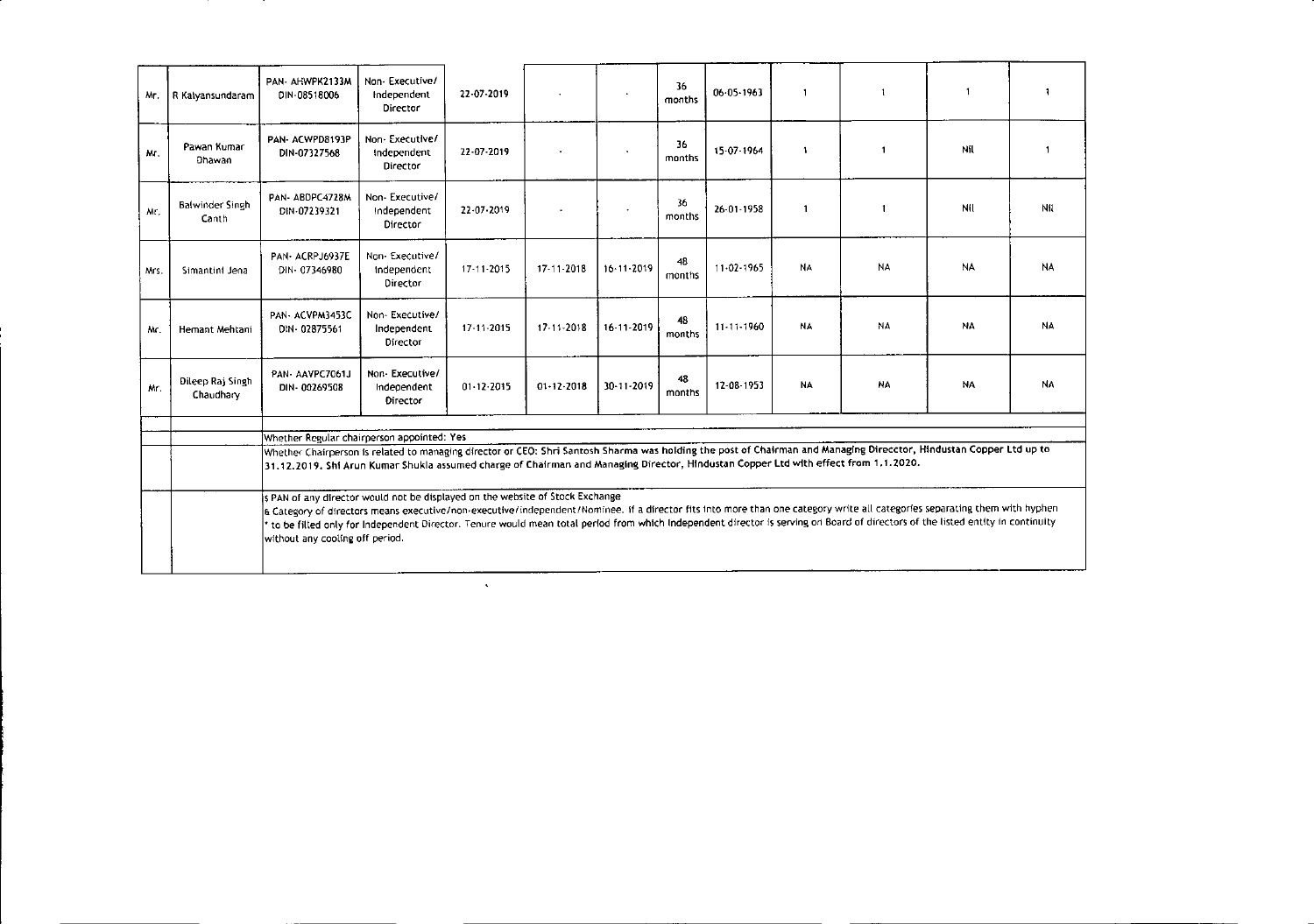| Whether Regular chairperson | Name of Committee                        | Category (Chairperson/ Execultive/                         | Date of Appointment                |                                                                                                                                                                           |
|-----------------------------|------------------------------------------|------------------------------------------------------------|------------------------------------|---------------------------------------------------------------------------------------------------------------------------------------------------------------------------|
| appointed                   | members                                  | Non-Executive/independent/<br>Nomineel S                   |                                    | Date of<br>Cessation                                                                                                                                                      |
| Yes                         | Shri Pawan Kumar Dhawan                  | Chairperson/ Non- Executive/<br>independent Director       | $15 - 11 - 2019$                   |                                                                                                                                                                           |
|                             | Shri Subhash Sharma                      | Member / Non- Executive/<br>independent Director           | $07 - 12 - 2018$                   |                                                                                                                                                                           |
|                             | Shri R Kalyansundaram                    | Member / Non- Executive/<br>independent Director           | 15-11-2019                         |                                                                                                                                                                           |
|                             | Shri Hemant Mehtani                      | Chairperson/ Non- Executive/<br>independent Director       | $15.01 - 2016$                     | 15-11-2019                                                                                                                                                                |
|                             | Shri Dileep Raj Singh<br>Chaudhary       | Member / Non- Executive/<br>independent Director           | $07.12 - 2018$                     | 15-11-2019                                                                                                                                                                |
| Yes                         | Shri Subhash Sharma                      | Chairperson/ Non- Executive/<br>independent Director       | 07-12-2018                         |                                                                                                                                                                           |
|                             | Shri R Kalyansundaram                    | Member / Non- Executive/<br>independent Director           | 15-11-2019                         |                                                                                                                                                                           |
|                             | Shri Balwinder Singh Canth               | Member / Non-Executive/<br>independent Director            | 15-11-2019                         |                                                                                                                                                                           |
|                             | Shri Dileep Raj Singh<br>Chaudhary       | Chairperson/ Non- Executive/<br>independent Director       | 29-03-2018                         | 15-11-2019                                                                                                                                                                |
|                             | Smt Simantini Jena                       | Member / Non-Executive/<br>Independent Director            | $15 - 01 - 2016$                   | 15-11-2019                                                                                                                                                                |
| Yes                         | Shri Arun Kumar Shukla                   | Chairperson/ Execu tive/ Chairman<br>and Managing Director | 07-12-2018                         |                                                                                                                                                                           |
|                             | Shri Sukhen Kumar<br>Bandyopadhyay       | Member / Execu tive/ Director<br>(Finance)                 | 07-12-2018                         |                                                                                                                                                                           |
|                             | Shri Sunil Parashar                      | Head of M&C department                                     | 31-12-2019                         |                                                                                                                                                                           |
|                             | Shri Sanjay Kumar<br><b>Bhattacharya</b> | Member / Execu tive/ Director<br>(Mining)                  | 07-12-2018                         | 31-12-2019                                                                                                                                                                |
|                             | Shri Dilip Kumar Mahajan                 | Head of M&C department                                     | 07-12-2018                         | 31-12-2019                                                                                                                                                                |
| Yes                         | Shri R Kalyansundaram                    | Chairperson/ Non- Executive/<br>independent Director       | 15.11.2019                         |                                                                                                                                                                           |
|                             | Shri Subhash Sharma                      | Member/ Non- Executive/ independent<br>Director            | 07 12 2018                         |                                                                                                                                                                           |
|                             | Shri Sukhen Kumar<br>Bandyopadhyay       | Member / Non- Executive/<br><b>Independent Director</b>    | 07-12-2018                         |                                                                                                                                                                           |
|                             | Shri Hemant Mentani                      | Member / Non- Executive/<br>independent Director           | 02-08-2017                         | 15.11.2019                                                                                                                                                                |
| Yes                         | Shri Balwinder Singh Canth               | Chairman / Non- Executive/<br>independent Director         | 15-11-2019                         |                                                                                                                                                                           |
|                             | Shri Pawan Kumar Dhawan                  | Director                                                   | 15-11-2019                         |                                                                                                                                                                           |
|                             | Shri Arun Kumar Shukla                   | Membeer / Execultive/ Chairman and<br>Managing Director    | 15-11-2019                         |                                                                                                                                                                           |
|                             |                                          |                                                            | Member/ Non Executive/ independent | ECategory of directors means executive/non-executive/independent/Nominee. if a director fits into more than one category write all categories separating them with hyphen |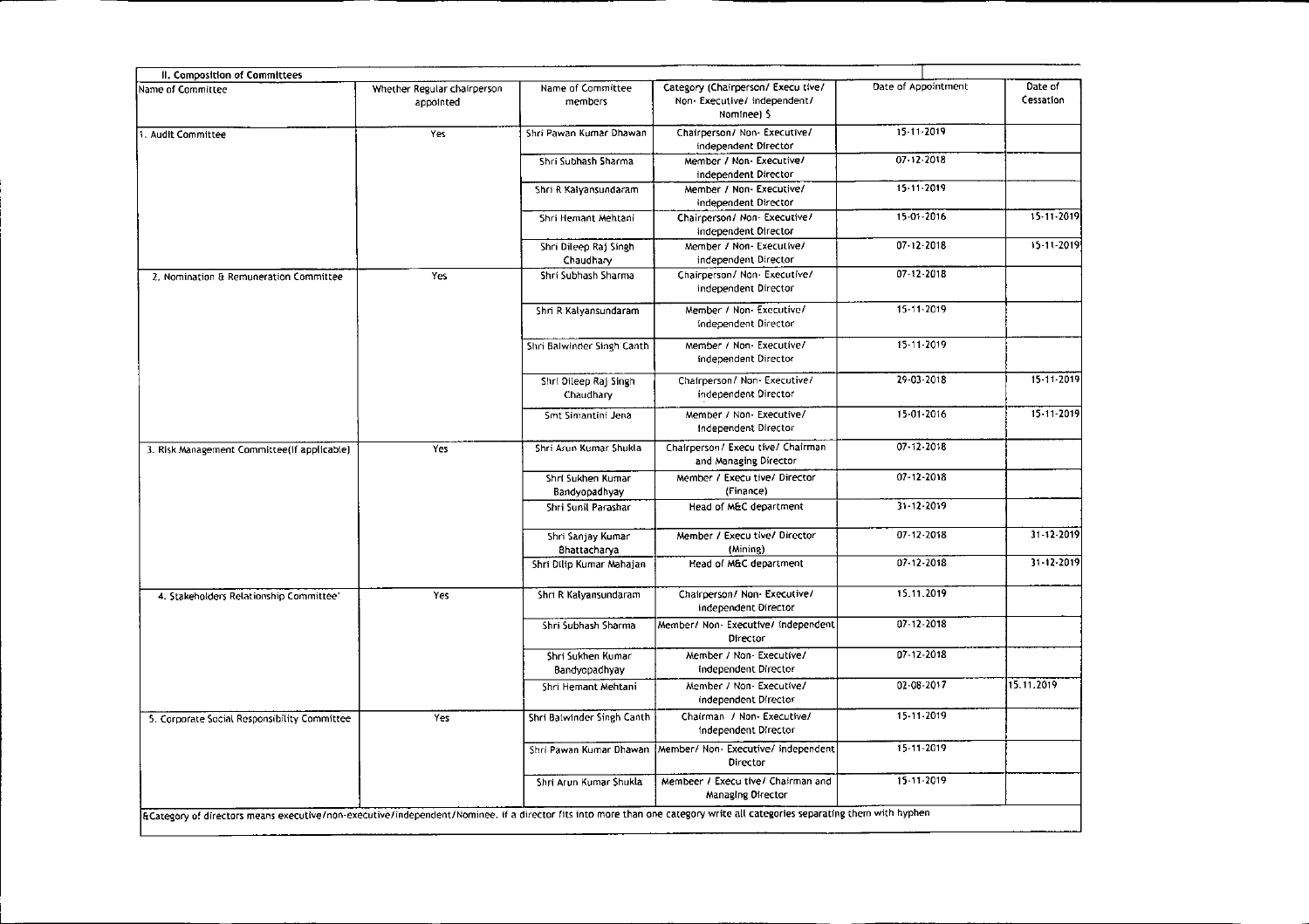| III. Meeting of Board of Directors                                                                                                              |                                                        |                              |                                       |                                             |                              |                                                                |                                          |                                                                                                                                                                                           |                                                                            |
|-------------------------------------------------------------------------------------------------------------------------------------------------|--------------------------------------------------------|------------------------------|---------------------------------------|---------------------------------------------|------------------------------|----------------------------------------------------------------|------------------------------------------|-------------------------------------------------------------------------------------------------------------------------------------------------------------------------------------------|----------------------------------------------------------------------------|
| Date(s) of Meeting (if<br>any) in the previous<br>quarter                                                                                       | Date(s) of Meeting (if any) in the<br>relevant quarter |                              | Whether requirement of<br>Ouorum met* |                                             | Number of Directors present" |                                                                | Number of independent directors present* |                                                                                                                                                                                           | Maximum gap<br>between any<br>two<br>consecutive (in<br>number of<br>days) |
| 20.7.2019                                                                                                                                       | 16.10.2019                                             |                              | Yes                                   |                                             |                              | 12                                                             |                                          | $\overline{\phantom{a}}$                                                                                                                                                                  | 29                                                                         |
| 10.8.2019                                                                                                                                       | 14.11.2019                                             |                              | Yes                                   |                                             |                              | 12                                                             |                                          | $\overline{7}$                                                                                                                                                                            | 28                                                                         |
| 16.9.2019                                                                                                                                       | 27.12.2019                                             |                              | Yes                                   |                                             | 9                            |                                                                | 4                                        |                                                                                                                                                                                           | 42                                                                         |
| to be filled in only for the current quarter meetings                                                                                           |                                                        |                              |                                       |                                             |                              |                                                                |                                          |                                                                                                                                                                                           |                                                                            |
| IV. Meetings of Committees                                                                                                                      |                                                        |                              |                                       |                                             |                              |                                                                |                                          |                                                                                                                                                                                           |                                                                            |
| Date(s) of meeting of the<br>committee in the<br>relevant quarter (Audit<br>Committee)                                                          | Whether<br>requirement of<br>Quorum met<br>(details)*  | Number of Directors present* |                                       | Number of independent<br>directors present* |                              | Date(s) of meeting of the committee in<br>the previous quarter |                                          | Maximum gap between any two consecutive<br>meetings in number of days*                                                                                                                    |                                                                            |
| 14.11.2019                                                                                                                                      | Yes (Three out of                                      | $\overline{\mathbf{3}}$      |                                       | 3                                           |                              | 10.8.2019                                                      |                                          | 58                                                                                                                                                                                        |                                                                            |
| 27.12.2019                                                                                                                                      | Yes (Three out of                                      | $\mathbf{3}$                 |                                       | 3                                           |                              | 16.9.2019                                                      |                                          | 42                                                                                                                                                                                        |                                                                            |
| This information has to be mandatorily be given for audit committee, for rest of the committees giving this information is optional             |                                                        |                              |                                       |                                             |                              |                                                                |                                          |                                                                                                                                                                                           |                                                                            |
| "to be filled in only for the current quarter meetings<br>V. Meetings of Committees                                                             |                                                        |                              |                                       |                                             |                              |                                                                |                                          |                                                                                                                                                                                           |                                                                            |
| Date(s) of meeting of the<br>committee in the<br>relevant quarter<br>(Corporate Social<br>Responsibility<br>Committee)                          | Whether<br>requirement of<br>Quorum met<br>(details)*  | Number of Directors present* |                                       | Number of independent<br>directors present* |                              | Date(s) of meeting of the committee in<br>the previous quarter |                                          | Maximum gap between any two consecutive<br>meetings in number of days*                                                                                                                    |                                                                            |
| 27.12.2019                                                                                                                                      | Yes (Three out of<br>three)                            | 3                            |                                       | $\overline{2}$                              |                              |                                                                |                                          |                                                                                                                                                                                           |                                                                            |
| This information has to be mandatorily be given for audit committee, for rest of the committees giving this information is optional             |                                                        |                              |                                       |                                             |                              |                                                                |                                          |                                                                                                                                                                                           |                                                                            |
| *to be filled in only for the current quarter meetings                                                                                          |                                                        |                              |                                       |                                             |                              |                                                                |                                          |                                                                                                                                                                                           |                                                                            |
| VI. Related Party Transactions                                                                                                                  |                                                        |                              |                                       |                                             |                              |                                                                |                                          |                                                                                                                                                                                           |                                                                            |
|                                                                                                                                                 |                                                        |                              | Subject                               |                                             |                              |                                                                |                                          | Compliance status (Yes/No/NA)                                                                                                                                                             |                                                                            |
| Whether prior approval of audit committee obtained                                                                                              |                                                        |                              |                                       |                                             |                              |                                                                |                                          | NA                                                                                                                                                                                        |                                                                            |
| Whether shareholder approval obtained for material RPT                                                                                          |                                                        |                              |                                       |                                             |                              |                                                                |                                          | <b>NA</b>                                                                                                                                                                                 |                                                                            |
| Whether details of RPT entered into pursuant to omnibus approval have been reviewed by the Audit Committee                                      |                                                        |                              |                                       |                                             |                              |                                                                |                                          | <b>NA</b>                                                                                                                                                                                 |                                                                            |
| Note:                                                                                                                                           |                                                        |                              |                                       |                                             |                              |                                                                |                                          |                                                                                                                                                                                           |                                                                            |
|                                                                                                                                                 |                                                        |                              |                                       |                                             |                              |                                                                |                                          | In the column "Compliance Status", compliance or non-compliance may be indicated by Yes/No/N.A For example, if the Board has been composed in accordance with the requirements of Listing |                                                                            |
| Regulations, "Yes" may be indicated. Similarly, in case the Listed Entity has no related party transactions, the words "N.A." may be indicated. |                                                        |                              |                                       |                                             |                              |                                                                |                                          |                                                                                                                                                                                           |                                                                            |

 $\vert$ <sub>2</sub> If status is "No" details of non-compliance may be given here.

 $\sim$